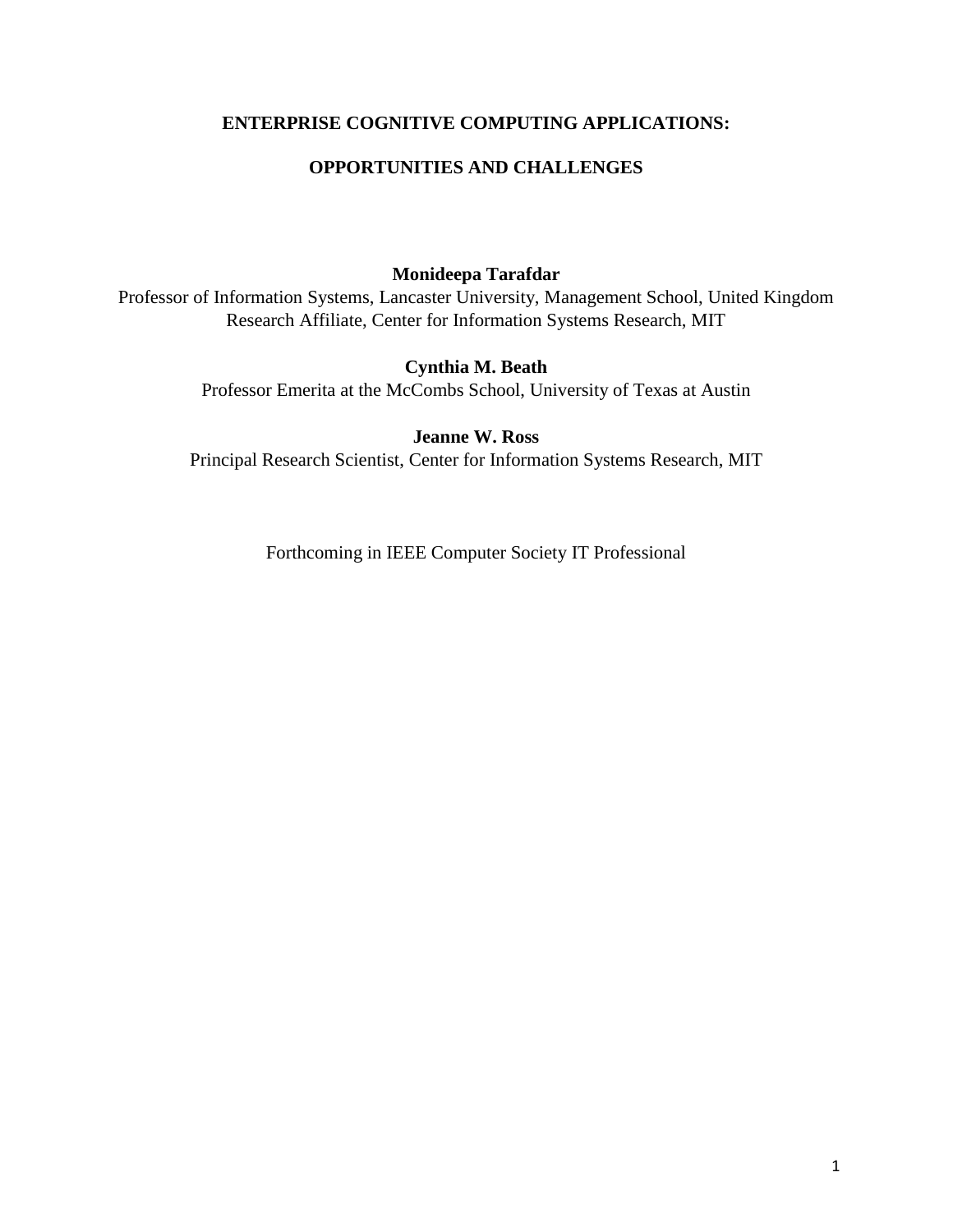## **ENTERPRISE COGNITIVE COMPUTING APPLICATIONS:**

# **OPPORTUNITIES AND CHALLENGES**

## **Abstract**

Enterprise cognitive computing applications are generating a great deal of excitement for organizations. However their business impact is yet to emerge on a large scale. An important reason for this is a lack of understanding of how such applications can contribute to a company's business objectives, and of the challenges associated with implementing them. In this article we provide an overview of cognitive computing applications for the enterprise. In particular we provide a classification of opportunities for developing enterprise cognitive computing applications and describe challenges in implementing them. Our findings are based on a study of fifty-one initiatives of enterprise cognitive computing applications across a broad range of industries in North America, Europe and Asia-Pacific. Given the lack of systematic description regarding what is possible from enterprise cognitive computing, we believe this article will be valuable to researchers and practitioners in unpacking the black box of cognitive computing.

**Keywords: enterprise cognitive computing, cognitive computing tools, enterprise cognitive computing benefits, enterprise cognitive computing challenges**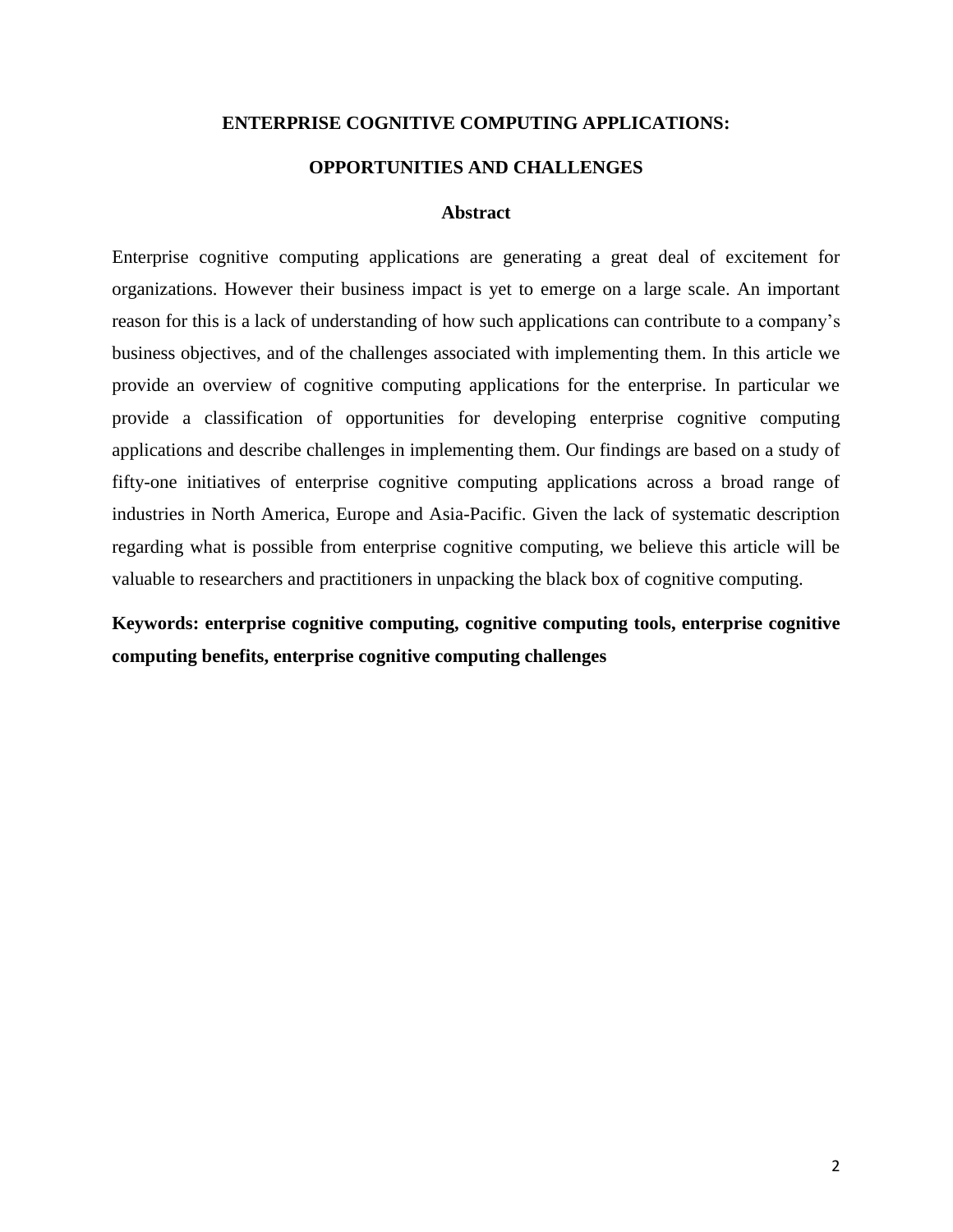### **ENTERPRISE COGNITIVE COMPUTING APPLICATIONS:**

# **OPPORTUNITIES AND CHALLENGES**

Cognitive computing applications are those that utilize tools such as natural language processing, image recognition, intelligent search, and decision analysis to adapt their underlying computational and modeling algorithms or processing based on exposure to new data. Cognitive computing is commonly and colloquially known by many other descriptions, such as machine learning, artificial intelligence and deep learning. We define Enterprise Cognitive Computing (ECC) applications as those that introduce cognitive computing into the software enabling an organization's business processes. The goal of ECC is to make business processes more efficient, accurate, relevant and reliable.

ECC applications are generating a great deal of excitement for organizations. However large-scale business impacts remain elusive. Many companies have invested in ECC applications, but most cannot point to significant benefits. An important reason for this is a lack of understanding of how ECC applications can contribute to the company's business objectives. Our research suggests that many companies don't fully appreciate the challenges associated with implementing ECC applications. The Center for Information Systems Research (CISR) at the MIT Sloan School of Management conducted a study on ECC initiatives in forty-one organizations, thirty-three of which are users of ECC applications, and eight of which are developers and vendors of ECC applications.

In the thirty-three user organizations, which represented a broad range of industries and were distributed across North America, Europe and Asia-Pacific, we studied a total of fifty-one initiatives/use-cases of ECC applications, about seventy percent of which were either in production/use or had a working proof of concept. (See Figure 1) In this article, we share our findings to provide an overview of cognitive computing applications for the enterprise. In particular we  $- (1)$  provide a classification of opportunities for developing ECC applications; and (2) describe challenges in implementing those applications.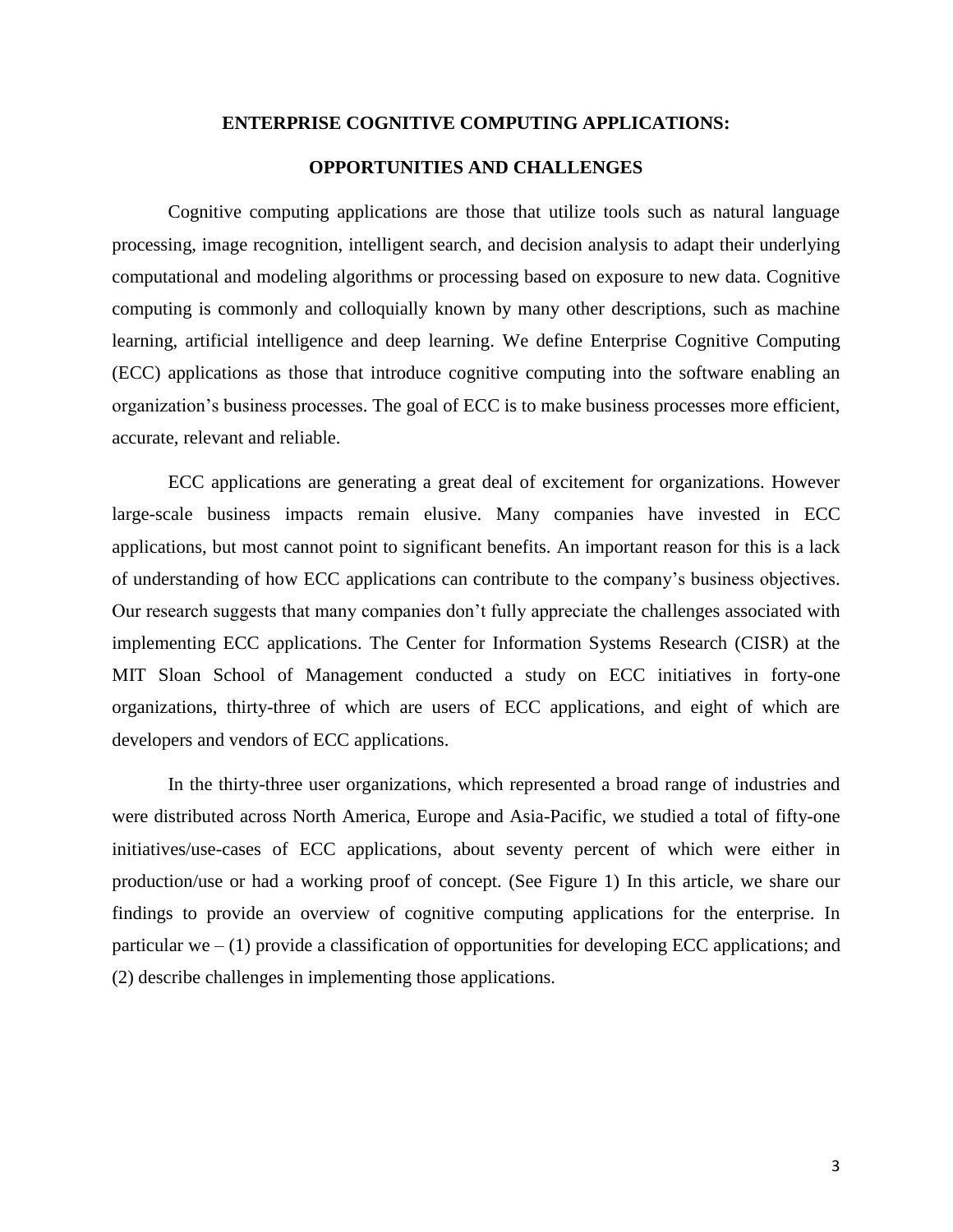



# **Opportunities for Developing Enterprise Cognitive Computing Applications**

Two unique capabilities characterize ECC applications. The first is the processing and making sense of increasingly large and growing volumes of data. ECC applications can handle data that, although available to humans, can be overwhelming because of the sheer size of the corpus, such as the entire medical literature on a given topic and the case law of a certain country or state. Moreover ECC applications can adjust and adapt their models based on new data, to return results with ever-increasing consistency with the data. The second capability is the automation of tasks that formerly required human interpretation, such as queries within a call center that can now be interpreted by natural language processing or image recognition that can learn individuals' identities

Thirty five of the ECC applications we studied were in production or in development. They sought to leverage these two capabilities to pursue one of three distinct business objectives - driving operational excellence, delighting customers, or creating a superior experience for employees. See Figure 2. We describe these below and provide examples from among our applications in production.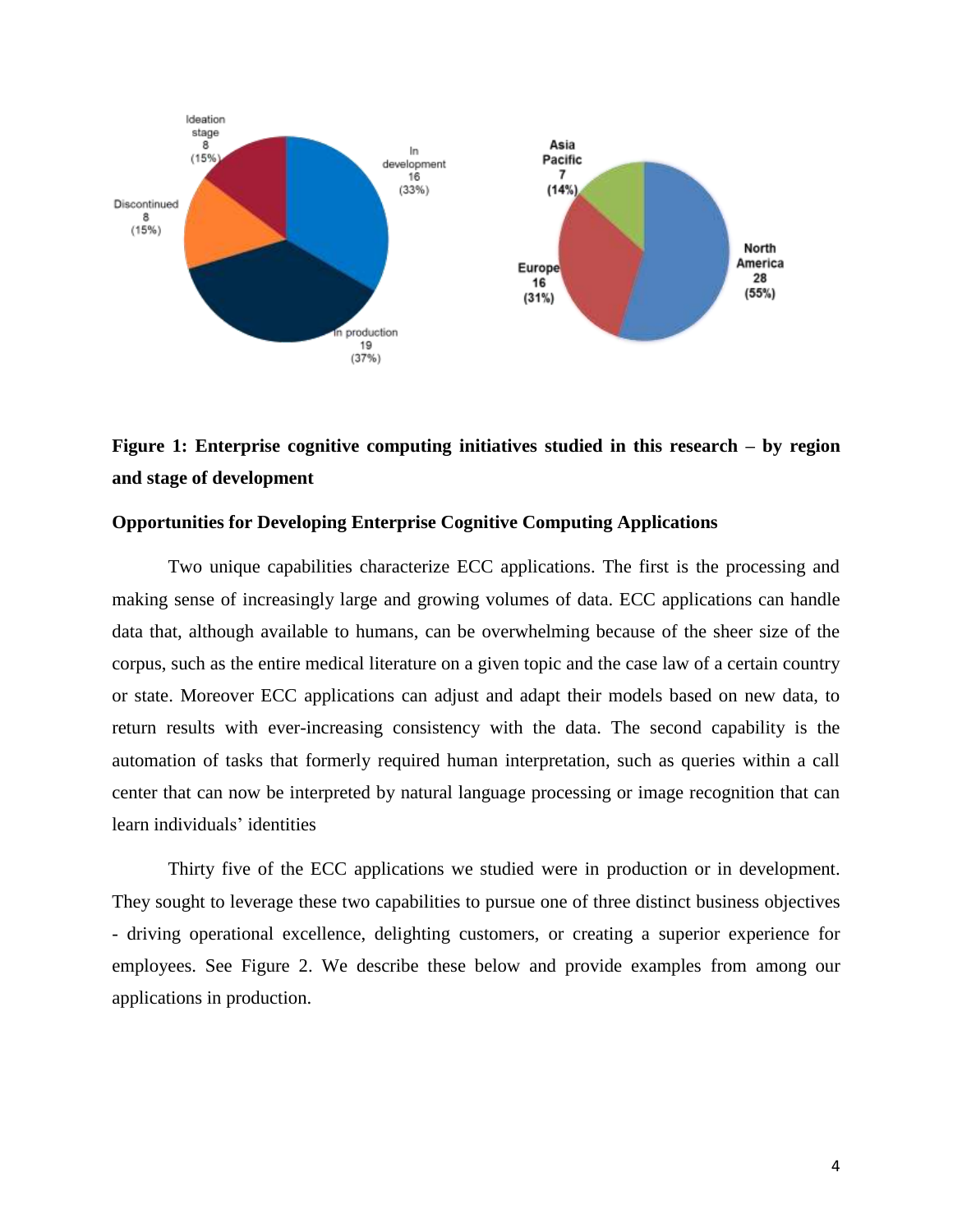

### **Figure 2: Opportunities for implementing enterprise cognitive computing applications**

## *Driving operational excellence*

Operational excellence is key to the organization's ability to execute its core business processes in a reliable and repeatable way. Organizations that deliver superior operational excellence have stable core and routine processes (Ross et al. 2016). The largest number of use cases we found were ECC applications that enhanced an organization's operational excellence. These included sophisticated search and retrieval from very large corpuses of technical information such as legal/accounting/financial laws and regulations and medical literature, predictive maintenance of machines, product classification, fraud detection, etc. In all of these examples, ECC applications were used to enhance the speed, accuracy and reliability of various core processes of the organization, and therefore drive its operational excellence.

In terms of speed, two sites (an auditing/consulting firm and a government regulatory body) used text mining, pattern matching, search, and natural language processing in ECC applications to parse large volumes of information and identified case law pertaining to their cases, helping to drastically speed up the grunt work of their attorneys. A global bank used Bayesian statistics and anomaly recognition for semi-automated fraud detection; the application was able to narrow down the list of probable cases for further consideration by the bank's risk managers, thus speeding up the fraud detection process.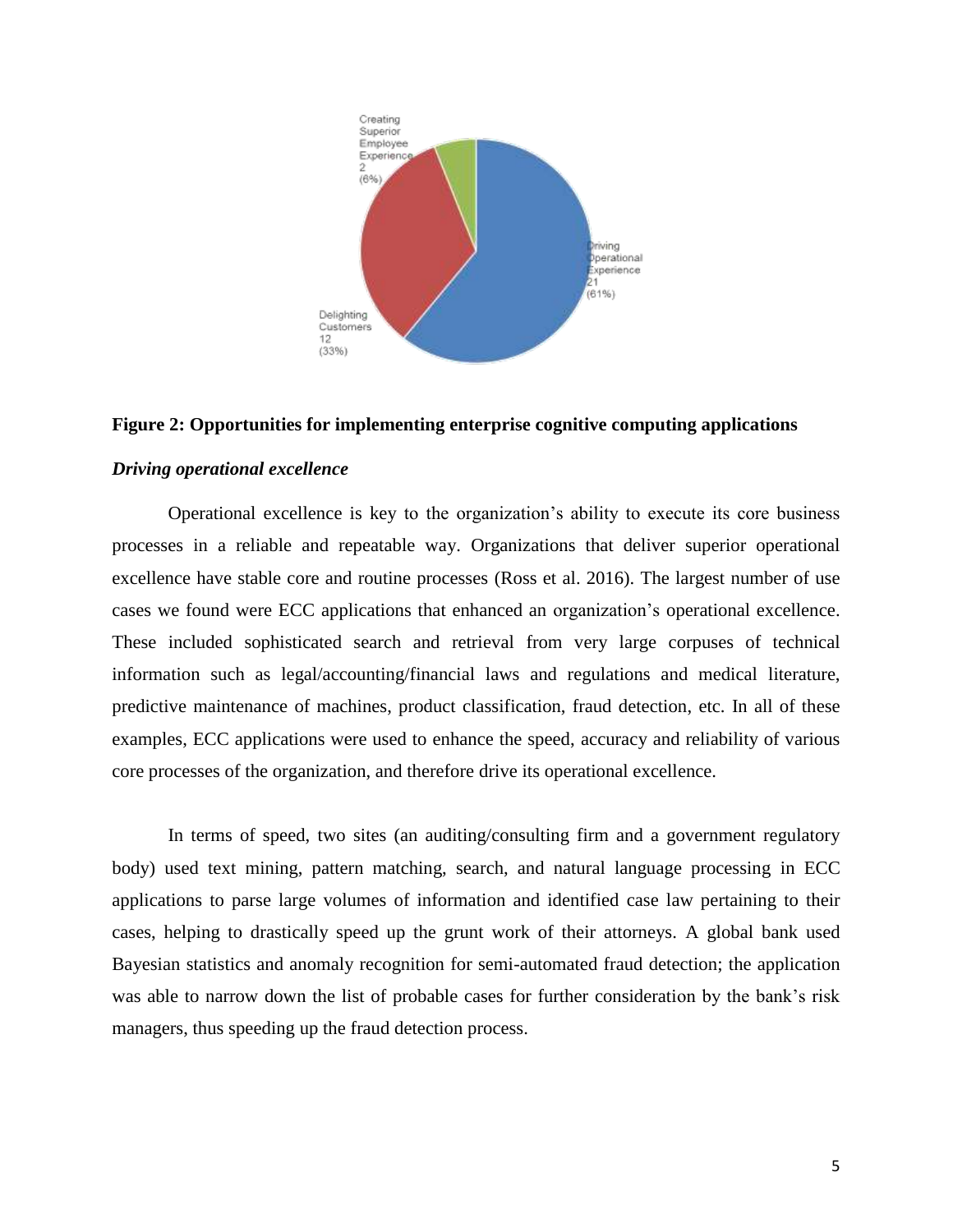In terms of accuracy, an online retailer and a consumer analytics firm used pattern detection and data mining to quickly and reliably classify and categorize new products for correct presentation. A pharmaceutical company used genetic algorithm applications to develop models that could more accurately identify compounds that had the greatest likelihood of viability and success.

In terms of reliability, we found a number of use cases involving predictive machine maintenance in data centers. These applications used machine-learning models that learned from past data to predict future breakdowns, helping increase the reliability of the data centers.

#### *Delighting customers*

ECC applications intended to delight customers by either offering superior products and services or fostering customer loyalty and engagement formed the second largest number of use cases. These included loan processing and delivery, call center support, claims processing, citizen tax services, delivery of insurance products, and analysis of customer feedback. Several ECC applications allowed organizations to provide innovative, personalized and superior products or services to customers.

An online bank used Bayesian statistical modeling tools to understand customer behavior and demographics and offer loans in under seven minutes to retail customers. The bank's leaders believed that providing loans to customers so easily and quickly gave them a significant edge over their competitors. A leading insurance company used text analytics and pattern matching to speed up their claims analysis process. Similarly, a financial services company provided insurance agents with machine learning tools that enhanced their ability to quickly answer questions about insurance policies and claims.

Some ECC applications strengthen customer loyalty and trust. A pharmaceutical manufacturer used text mining and natural language processing to analyze customer feedback from multiple text and voice sources, which helped identify key product defects. Another bank harvested signals of customers' intent from their interactions on the bank's website. This enabled the bank to identify customers who were at risk of leaving and to proactively offer appropriate products and solutions. This application has reduced customer churn. A government tax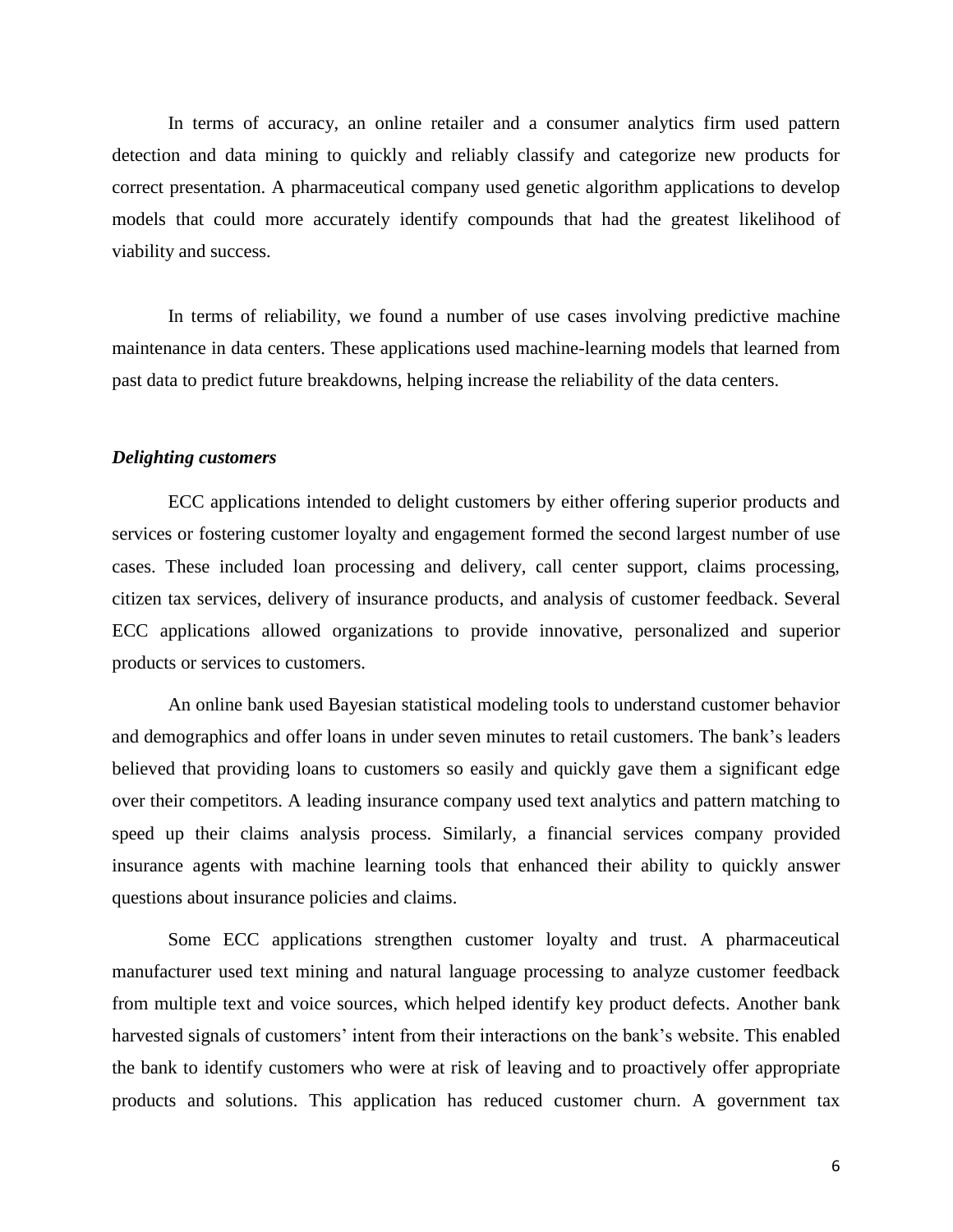department used text analytics to mine laws for taxation implications so they could provide citizens accurate information about their tax liabilities.

## *Creating a superior employee experience*

High performing organizations empower their employees to seamlessly, quickly and efficiently execute their key day-to-day tasks (Dery et al. 2015). ECC applications can help create a superior employee experience. For example, ECC applications in internal help desks help agents tackle a range of technical problems experienced by employees. An IT services organization used natural language processing, text mining and pattern matching to provide employees solutions to problems with their devices and applications. Machines generated answers to standard problems, while handing off non-routine and complex problems to human experts, who were also supported by the ECC application. A life insurance company in Europe developed a similar application for their computer help desk. In another use case, employees had access to an application that used text mining and pattern matching to provide answers to questions about work related travel such as passport and visa applications, currency, and airline tickets. In all of these organizations, ECC applications helped create a digital environment that delivered a superior employee experience by making routine and often time-consuming processes more reliable and efficient.

#### **Challenges in Implementing Enterprise Cognitive Computing Applications**

Although we sensed a lot of enthusiasm for the potential of ECC applications to deliver business benefits, there was a sobering recognition that achieving these benefits requires the organization to address multiple challenges. We observed that failure to acknowledge, understand and tackle these challenges resulted in glacially paced implementations, failed implementations, and in the worst cases, a strong disenchantment with, and deep skepticism of, ECC applications.

Four challenges are particularly important. To take advantage of ECC's ability to process massive amounts of data, business leaders must (a) choose the right tools, and (b) make sure needed data is available to those tools. To take advantage of increased automation, business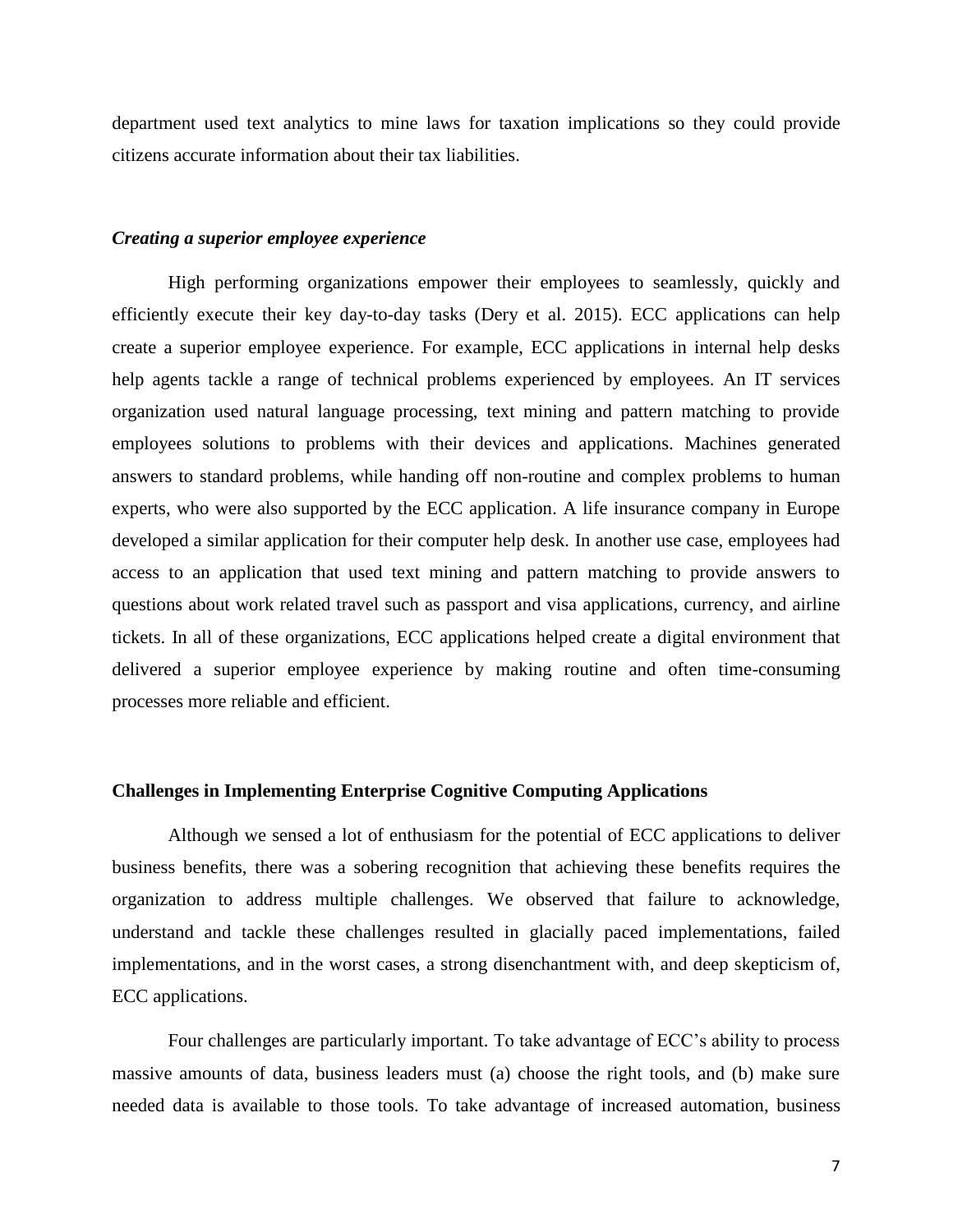leaders must (c) consistently supervise the applications and (d) appropriately allocate responsibilities between humans and machines.

#### *Choosing the right tools*

While a large number of cognitive computing tools are available for ECC applications, not all tools are appropriate for all types of tasks. A tool that can predict loan worthiness of potential customers may not be appropriate for answering call center queries, because the nature of computations and data can be different for each. There are, in general, four types of tools (see Table 1), depending on– (1) whether they are point solutions that execute focused and relatively narrow tasks or broad-based applications that offer a suite of solutions; and (2) if they are open sourced or provided by specific vendors.

Point solution tools can tackle specific tasks such as natural language processing, text mining and searching through unstructured data. These tools embed existing and relatively uniform ontologies -- rules of vocabulary, syntax and grammar, or a structured corpus of domain information, such as case law. In principle, organizations can develop this type of tool in-house, procure a vendor-supplied tool, or adapt an open source tool. Among the ECC applications we studied, where firms could benefit from existing ontologies, they adopted open source tools or licensed vendor supplied tools that incorporated these ontologies. For example, an IT services company developed an ECC application for an internal technical help desk applying open source tools that provided ontology for natural language processing. In contrast, the vendor Luminoso developed an ontology for its sentiment analysis tool. Client companies build on this tool's 'base' ontology with data about their own products and customers to predict customer churn or anticipate demands for new product features.

Broad-based tools offer a set of general-purpose cognitive computing components that can be adapted to myriad specific ECC applications. For example, IBM's Watson suite of applications has a variety of components such as natural language processing, pattern detection, and classification. An organization licensing this tool can develop company-specific ontologies by training the general-purpose tool with company-specific data. Broad-based cognitive tools need massive amounts of upfront data and training sets, to develop algorithms. A leading bank in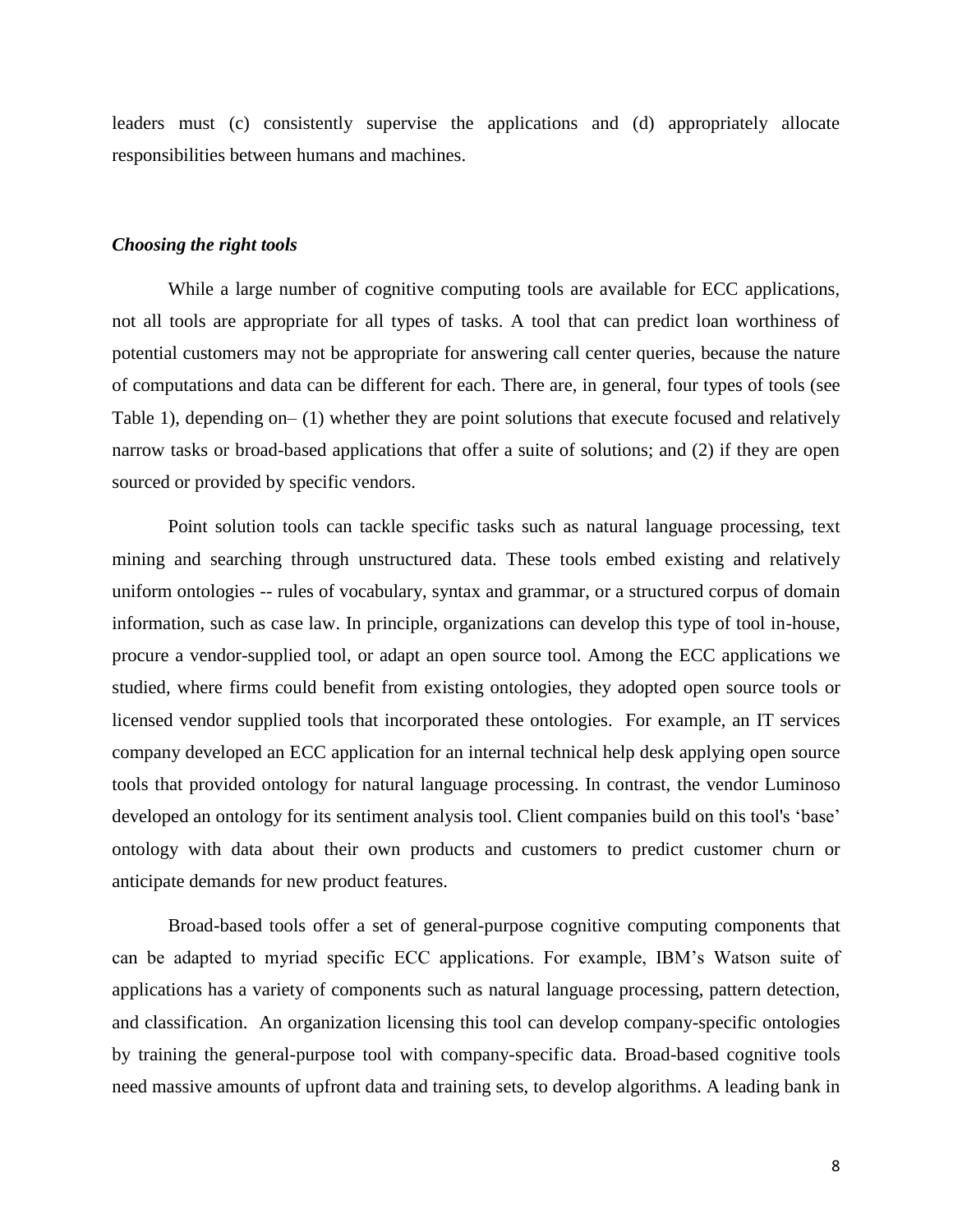Europe used a general-purpose cognitive computing tool to develop an ECC application that captured a raft of crucial information about the bank's highest-value customers. Much of the effort in the development of this application involved gathering this data from myriad sources and then teaching the tool the relationships among different data entities. The bank succeeded in adapting the general-purpose tool to its specific ECC application. It was an exception. Because of the significant resources and costs involved in doing this, multiple companies abandoned applications of broad-based tools. For example, a heavy machine manufacturing company tried to implement a trouble-shooting ECC application using a broad-based tool. They did not achieve the desired level of accuracy even after significant upfront effort. Eventually, the company abandoned the initiative while noting that a much simpler search engine might have been a more appropriate choice.

Open source and vendor-based tools require different types of resources and skills. Open source tools call for technical expertise to program and contextualize them to the specific requirements of a particular ECC application. We observed that organizations that successfully drew on open source tools to build their ECC applications had a strong base of technical expertise (e.g., a healthcare claims audit firm, and two pharmaceutical companies). On the other hand, purchasers of focused tools can, in principle, benefit from the continuous improvements that the vendor makes to the base ontology.

One tool vendor in our study mentioned that the high quality of their sentiment analysis tool was the direct result of continual monitoring and analysis by a product team of linguists, data scientists, and neural network scientists that worked to improve the underlying algorithm of the tool. It thus seems more efficient to license vendor tools and add additional company-specific ontologies on top of them to reduce requirements for validation and input from experts within the client organization.

Finally, very technically capable organizations can extend and enhance combinations of open source tools, such as natural language processing, speech recognition and intelligent search, to develop their own broad based tools. An organization in the IT services industry developed a broad based ECC platform largely from different open source components, to provide employees providing help desk support and other customer services.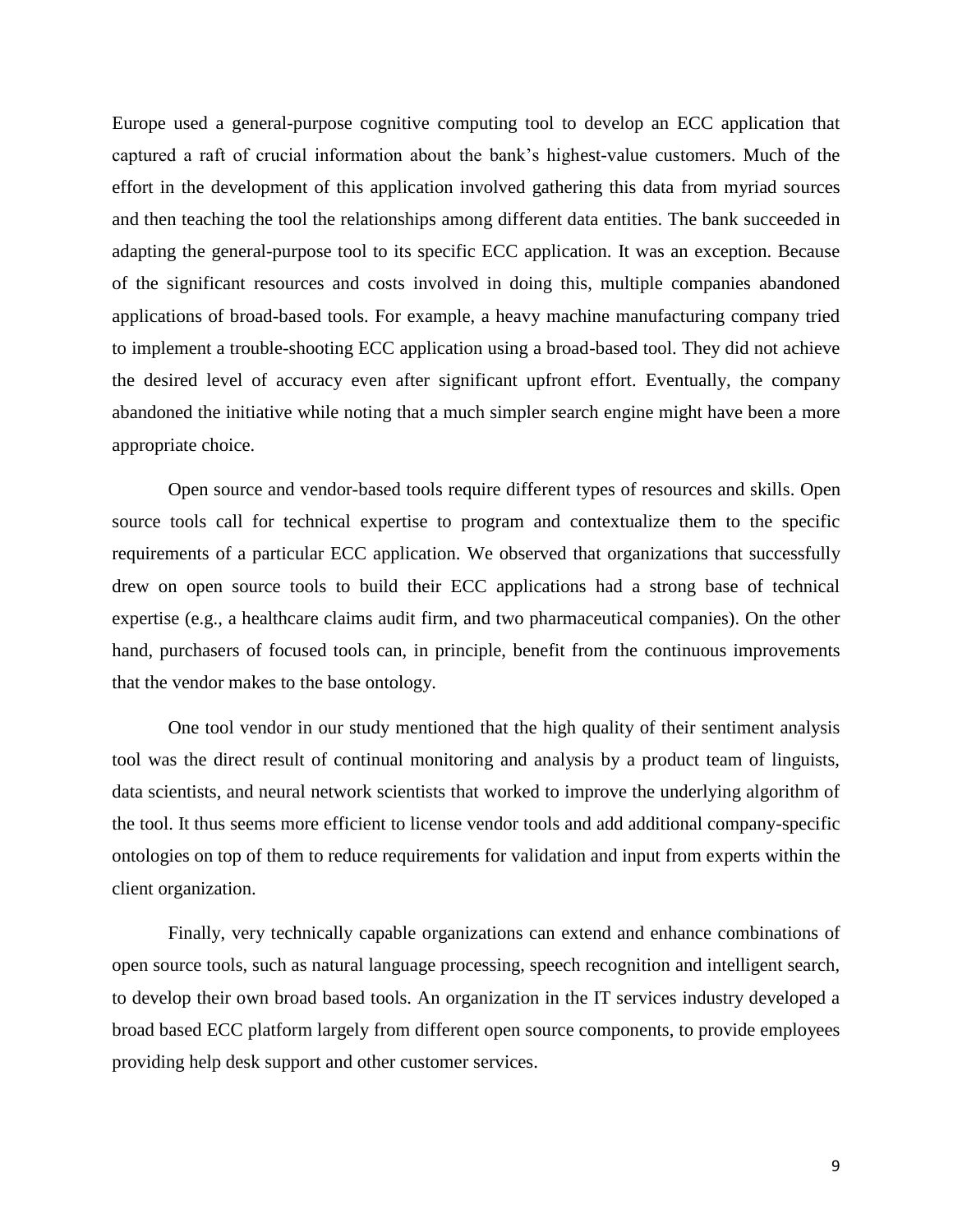|                                 | <b>Open Sourced Tool</b>          | <b>Vendor Provided Tool</b>             |
|---------------------------------|-----------------------------------|-----------------------------------------|
| <b>Cognitive Computing Tool</b> |                                   |                                         |
| <b>Type</b>                     |                                   |                                         |
| <b>Point solutions that</b>     | Tensor Flow: Helping<br>$\bullet$ | Luminoso: Sentiment<br>$\bullet$        |
| execute focused and             | systems transition from           | analysis                                |
| relatively narrow tasks         | prototype to production           | Naralogic: Data clustering<br>$\bullet$ |
|                                 | Spark: Anti malware               | and classification                      |
|                                 | Apache OpenNLP: Natural           | Ross Intelligence: Legal<br>$\bullet$   |
|                                 | <b>Language Processing</b>        | discovery                               |
|                                 | Emdros: Text mining<br>$\bullet$  | Kabbage: Retail loan<br>$\bullet$       |
|                                 | WordNet::similarity:              | processing                              |
|                                 | semantic pattern matching         | ipSoft: Call center<br>$\bullet$        |
|                                 |                                   | management                              |
| <b>Broad-based tools that</b>   | Internally developed ECC          | <b>IBM Watson</b>                       |
| offer a suite of solutions      | platform, leveraging many open    |                                         |
|                                 | source tools                      |                                         |

**Table 1: Cognitive Computing Tools**

# *Getting the right data, and getting the data right*

ECC applications critically and completely depend on massive and continually growing amounts of data to return outputs that are relevant and accurate. There are three challenges with this data.

The first challenge is identifying the right data. A particular ECC application might require external data, such as legal documents, libraries, journals, consumer reports, or real time information feeds, or the organization's internal data, such as product manuals, troubleshooting databases, operational databases, and subject matter expert knowledge. For example, an audit firm procured large external databases of accounting law manuals and financial statements for its accounting law analysis ECC application, while a heavy equipment manufacturer required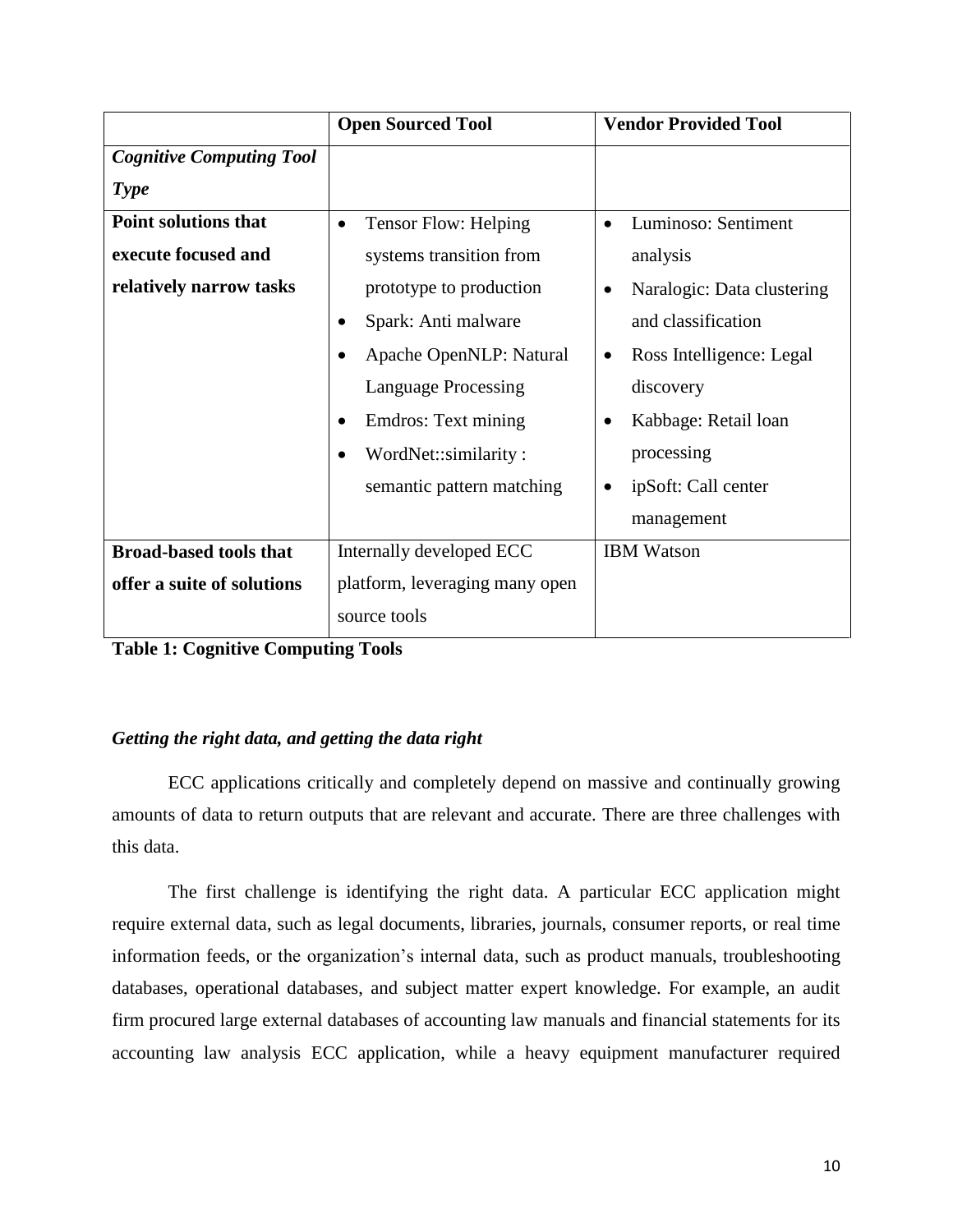product manuals and troubleshooting databases to be accessed by its field service engineers in its product trouble shooting ECC application.

The second is making sure that needed data are available. For instance, search and query ECC applications require significant amounts of test data to train the model.

The third challenge is getting the data into the right format. ECC applications require data that is appropriately cleaned, formatted and structured (Early, 2016). Format problems may exist even with an organization's internal data. A bank found much of its data on high value customers in the locally stored files or memories of relationship managers. All of this had to be digitized, tagged and structured in order for it to be accessible to its ECC application. Another bank found that PDF documents could not be used as is because its ECC application could not read that format.

External data, which is not under the control of the organization, may present even more formatting problems. One way to acquire external data, especially that available on webpages, is to look for vendors that offer applications that can 'scrape' such data. A bank deployed an ECC loan processing application from a vendor that used another vendor's program to scrape financial statement data from the websites of applicants' banks. This was done in real time and saved the bank the cost and effort of acquiring the data. Another way to acquire external data is to deploy ECC applications that can interface with high traffic websites such as Twitter and TripAdvisor, to analyze data using techniques like text mining. A number of vendors of sentiment analysis ECC tools, such as Luminoso, provide such functionality.

One way to address data-related challenges is to link ECC initiatives to existing data analytics resources and capabilities. A government labor/employment agency developed a proof of concept for an ECC application that provided citizens guidance on jobs available and skills required. It leveraged curated data from a successful predictive analytics application for job-skill matching. In another example, a retail bank's ECC application for approving loan applications was implemented by the team that was responsible for the organization's data analytics applications.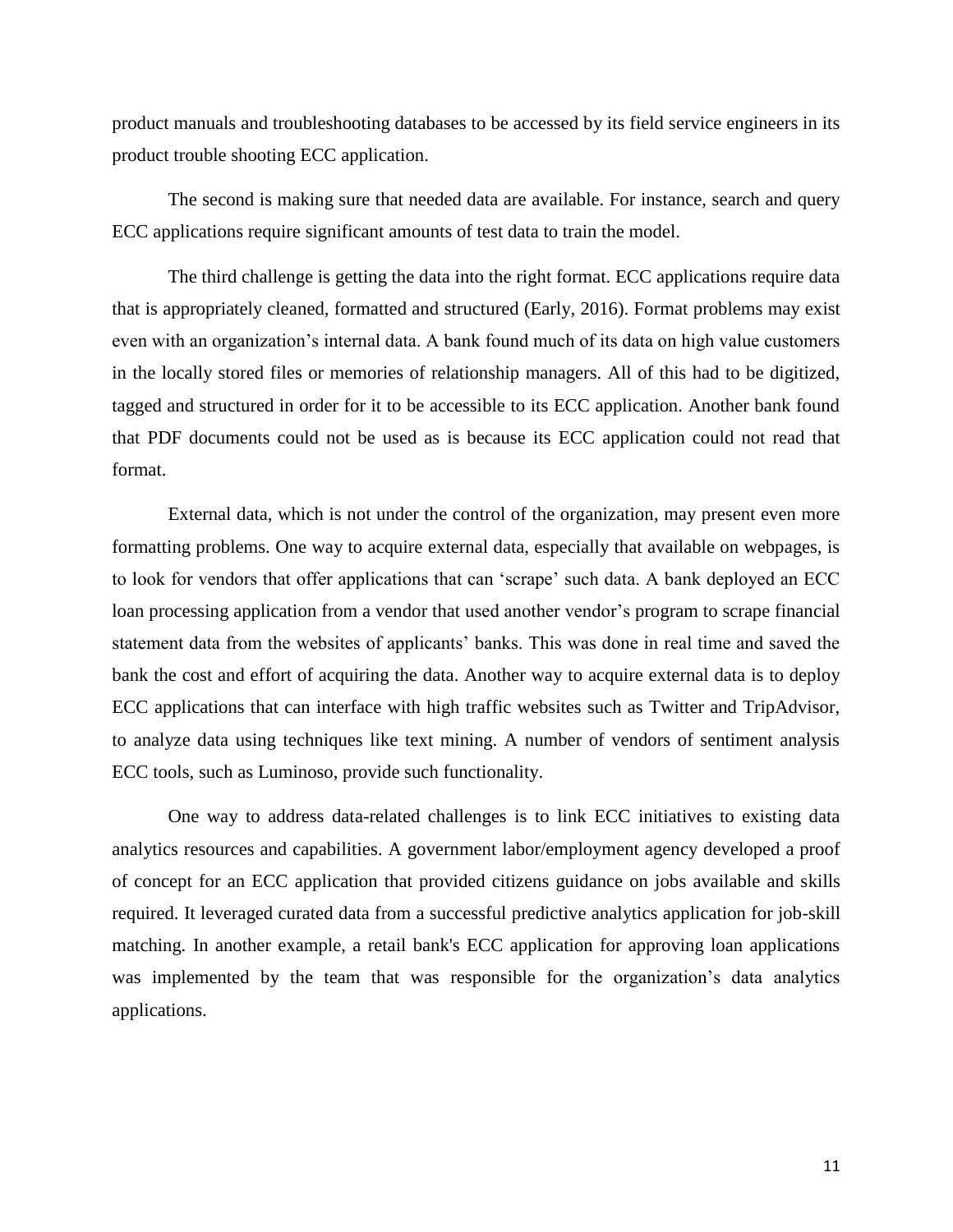# *Supervising on an ongoing basis*

As ECC applications handle more and more of a company's routine tasks, it is tempting to assume they need little attention. However, a lack of supervision can cause the applications to drift, as the organization's customers and products change over time and new policies and business rules are needed. For example, a call center ECC application would need to take into account new products, customers, services, complaints and solutions in an ongoing way. It thus needs to be supervised by technical and subject matter experts so that the answers it returns are validated for relevance and accuracy, even in the face of these changes. Without supervision the application's models will lose their relevance over time and the application will be able to handle a smaller and smaller percentage of its assigned tasks. Call center agents will therefore rely less on it and eventually it may cease to have any value.

Organizations thus face the challenge of ongoing supervision of the ECC application, that is, of monitoring the performance of the ECC application and regularly re-calibrating it against desired or correct outputs. An online retailer mentioned that it revised its ECC recommendation engine model on a regular basis, with some product categories requiring more frequent revisions than others. An insurance company assigned product managers as subject matter experts to oversee the outputs of their call center ECC application.

Supervision is necessary for maintaining and managing the quality of the knowledge base residing in the ECC application. As noted earlier, vendors provide some of the supervision of their tools. A vendor of a case law analysis tool mentioned that they collected both systemgenerated and customer-generated feedback, which served as a basis for further improvements to their product's algorithms. Their system recorded the number of times a client-user actually clicked on the output links of a particular search query, and they also collected qualitative feedback from their clients about the tool's performance. However, even with vendor provided tools, it is important to monitor the output of the ECC application to ensure fit with changing organizational needs. Supervision is thus necessary to ensure that the tool retains its accuracy and relevance over time.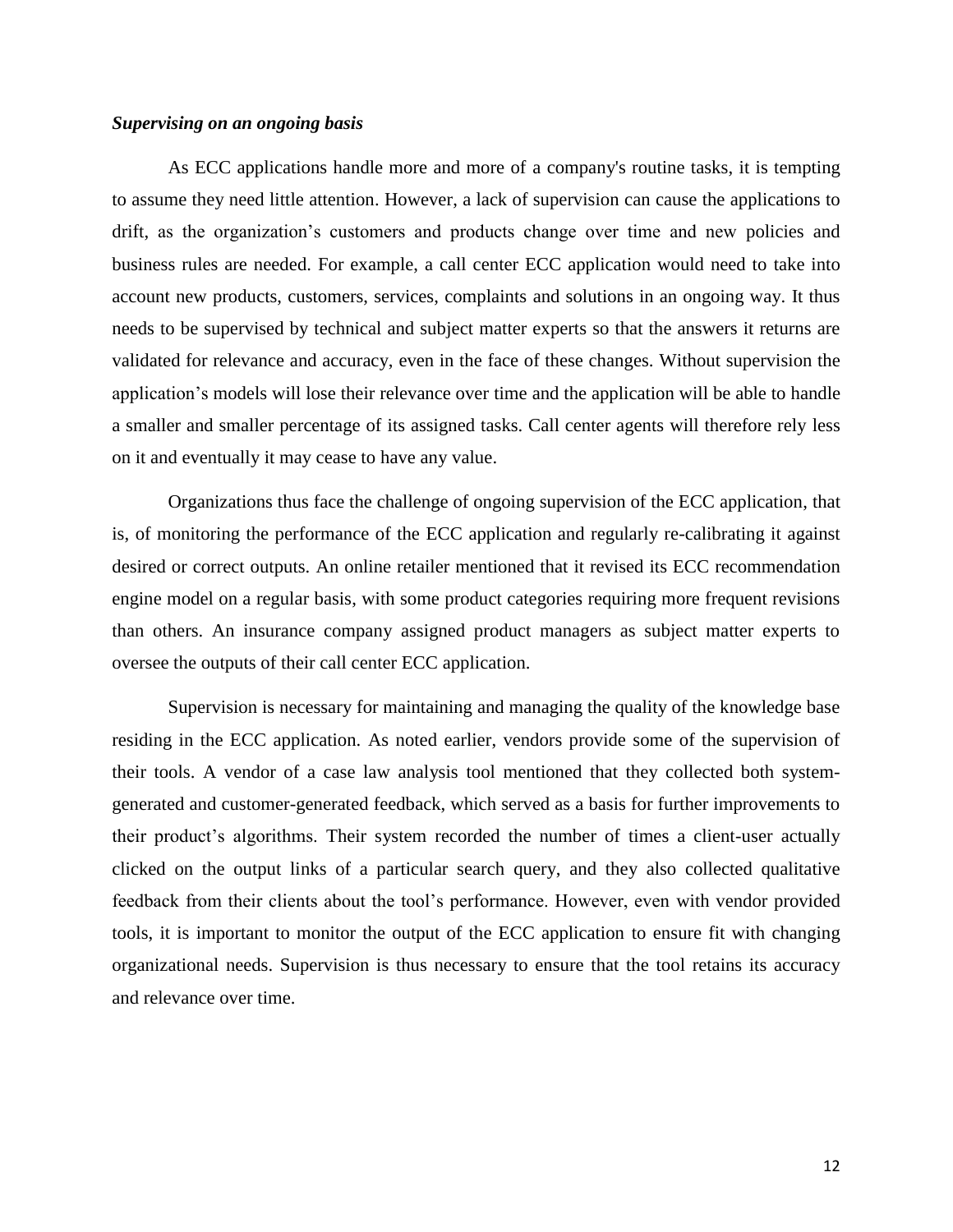## *Clarifying the division of labor between the human and the ECC application*

Clarity regarding allocation of responsibilities between the human user and the ECC application is essential to successful deployment of ECC applications. In general, this means that the ECC applications will take on the more routine tasks and leave complex or discretionary tasks to humans. In addition to retaining some prior responsibilities, ECC applications create new human tasks, such as training and sustaining the application. If executives have a good grasp of how cognitive computing works, they are more likely to make the necessary investments for data preparation, integration with other enterprise applications and development of ECC governance structures.

Understanding which aspects of a business process are routine enough to be handed over to the machine and which aspects need to be retained by human users is often, as we found, a matter of iterative use and learning. Two banks we studied had ECC applications for detecting fraud. They experimented with the application to understand which of the tasks could be performed by the application, which ones needed validation by human users, and how exceptions should be handled. Lack of clarity in articulating the respective roles of the human user and the ECC application can result in expecting too much of the application or, conversely, using human talent inefficiently.

Companies will gradually learn which tasks are best assigned to people and which are best assigned to the ECC application. Initially, ECC applications intended to help lawyers identify appropriate case law were limited to keyword searches that simply helped lawyers get their hands on potentially useful reference cases sooner. As cognitive computing has been applied to such applications, the application is better able to predict which cases are most useful and how they can be applied. The shift of tasks from legal talent to machines has been gradual. Machines can now do much of the work that law clerks once did. On the other hand, lawyers still provide the reasoning and creativity that convert the case material to the needs of a specific engagement.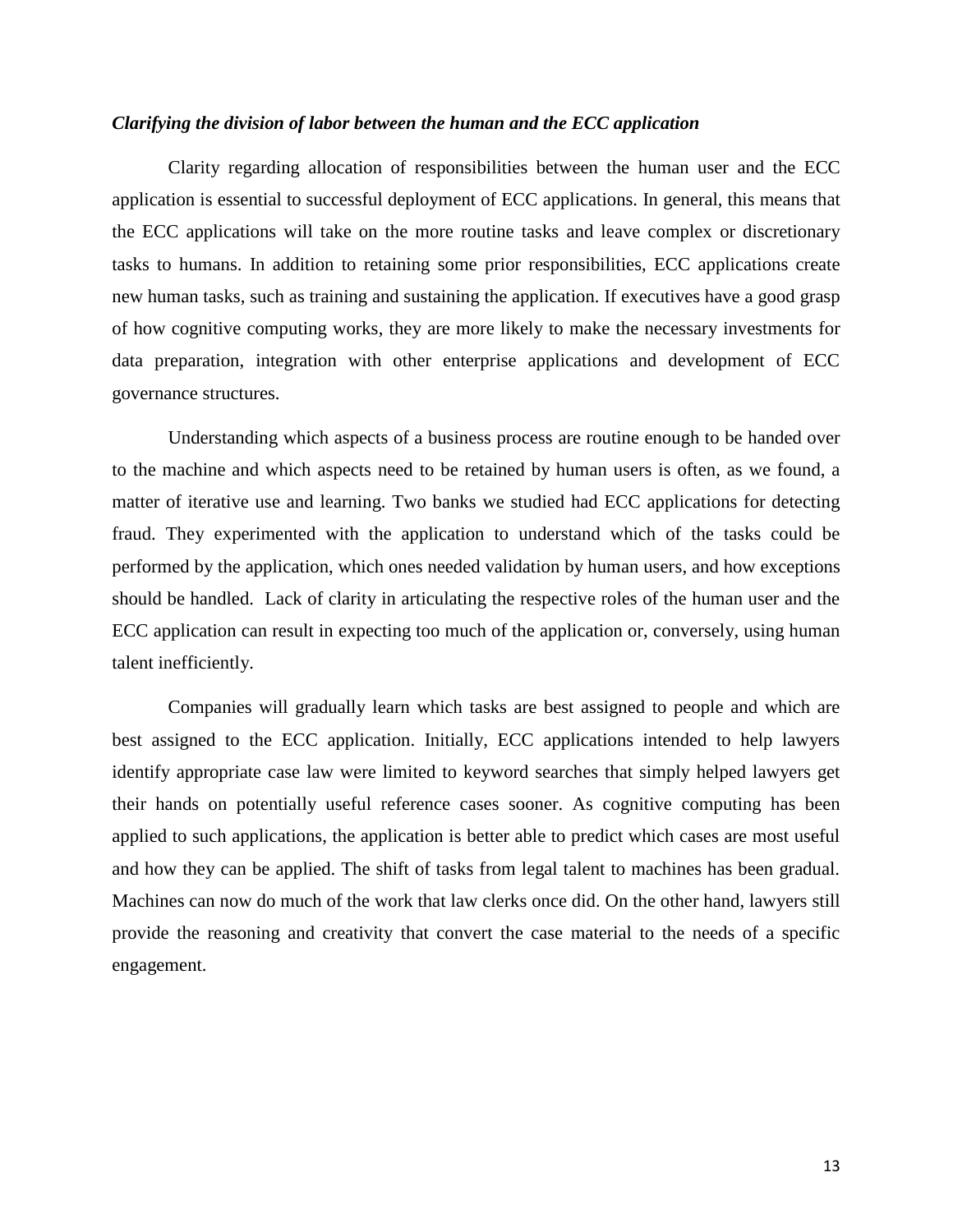# **Conclusion**

The deployment of intelligent algorithms in business processes calls for caution because, as Kurzweil (2006) observed, such algorithms, if not properly understood, can lead to 'runaway' and 'rogue' information processing logic that is largely disconnected from underlying business realities. To add to Kurzweil's concern, our research found that unrealistic expectations of mystical powers are also a potential problem. If executives regard cognitive computing as nearly magical, projects are more likely to fail. Executives leading ECC initiatives must become knowledgeable about the abilities and inabilities of cognitive computing tools. Enthusiasm is not enough -- a clear-eyed view of the possible is crucial.

Much has been written about high profile applications of cognitive computing, for example, those that can win Go, Jeopardy or chess. These are complex but focused applications with a fixed set of objectives and logic. In contrast, business processes can have competing objectives and dynamic business rules. We are still very early in our ability to apply cognitive computing applications in the business enterprise.

In this paper, we have described two key aspects of ECC applications. The first describes how they can help improve business processes – by strengthening the organization's operational excellence, delighting customers and enhancing employee experience. The second provides guidance regarding challenges that organizations need to navigate to successfully implement ECC applications - selecting appropriate tools, ensuring the availability of appropriate data, supervising the ECC application's performance, and clarifying division of labor between the human user and the ECC application. Given the relative newness of ECC applications, the associated hype around them, and a lack of systematic description regarding what is possible from them, we hope this article will help researchers, practitioners and those with a general interest in how technology benefits organizations, to see past the hype.

## **References**

Dery, K., Sebastian, I.M., and van del Meulen, N., "Building Digital Value from the Digital Workplace," *MIT Center for Information Systems Research Briefing*, Volume XVI, Number 9, September 2016.

Early, Seth, "There is no AI without IA," *IEEE IT Professional*, May-June 2016, pp. 2-8.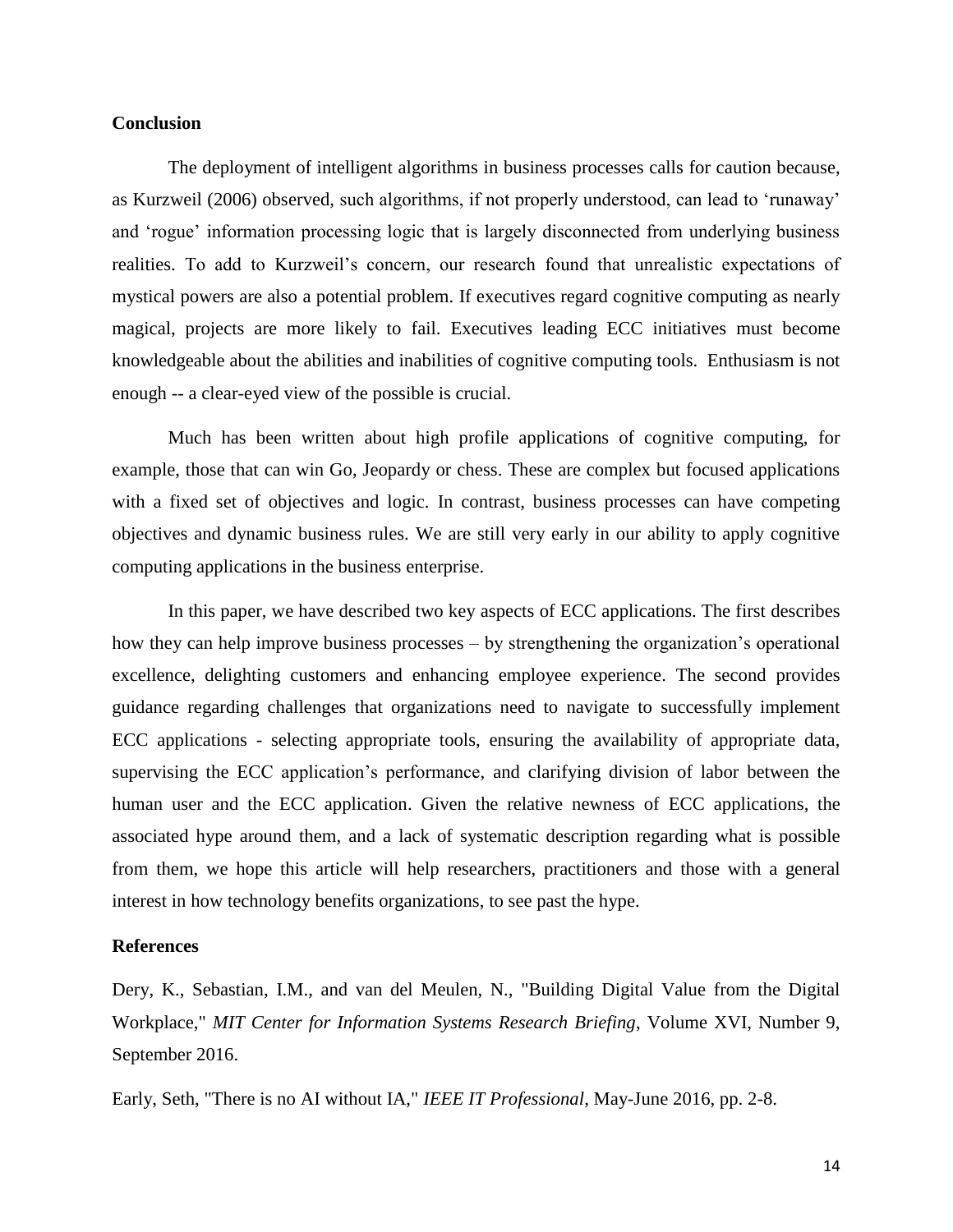Kurzweil, R., *The Singularity Is Near: When Humans Transcend Biology*, Penguin Books, 2006.

Ross, J. W., Sebastian, I. M., and Beath, C. M., "How to Develop a Great Digital Strategy," *MIT Sloan Management Review*, Winter 2017, 7-9.